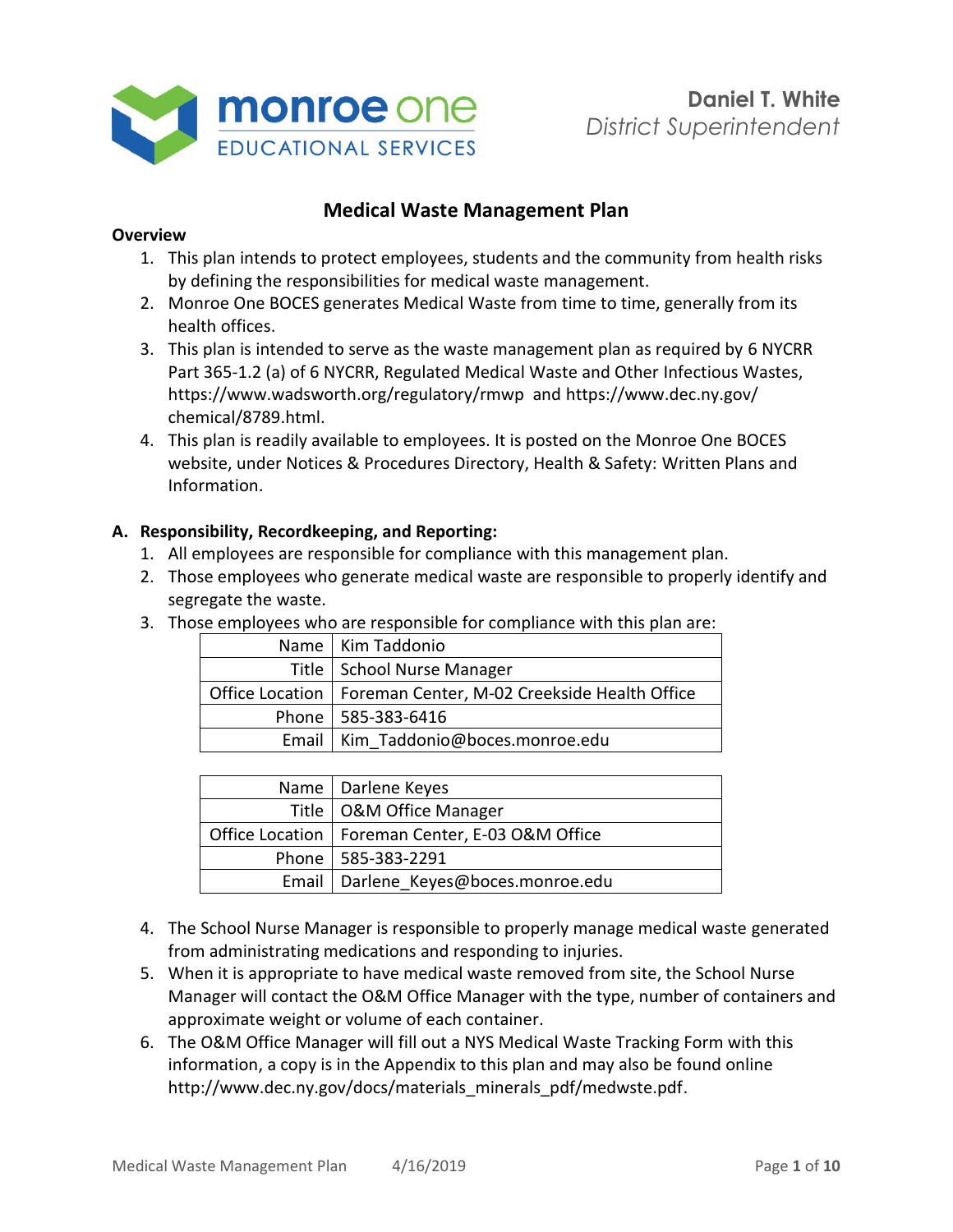- 7. The form will be sent to Monroe County Environmental Services ecopark for a cost to dispose of the material as well as a date and time to bring the material to the ecopark, 10 Avion Dr, Rochester NY 14624.
- 8. After Monroe County has provided a cost, date and time, O&M will make sure a PO has adequate funds encumbered and then write a work order to have the material picked up and delivered to the ecopark.
- 9. The School Nurse Manager will make sure the container of medical waste is properly labeled. Appendix A is an example of the proper label for Sharps disposal.
- 10. The NYS Medical Waste Tracking Forms will be kept on file online, within the O&M Staff Shared Drive, under Health & Safety, Hazardous & Medical Waste, Medical Waste. Additionally, the paper form will be retained for not less than three years.

### **B. Annual Update**

- 1. The Director of Sustainability shall solicit comment from the School Nurse Manager, O&M Office Manager and each appointed Chemical Hygiene Officer for this plan's updates.
- 2. If updated, the Director of Sustainability shall send this updated plan to The Genesee Valley Educational Partnership Health, Safety and Risk Management Office (GV BOCES HSRM) to have it reviewed for compliance with current state regulations.
- 3. The updated plan shall be uploaded online and sent to the Chair of the Monroe One BOCES Health and Safety Committee.

### **C. General Conditions**

- 1. Monroe One BOCES does not generate BSL-3 or BSL-4 wastes nor handles any select agents or toxins.
- 2. Monroe One BOCES does not treat any regulated medical waste. Any use of an autoclave will not constitute *treatment*, only pedagogical needs or convenience. Waste that has been subjected to autoclave use will continue to be handled as regulated medical waste.
- 3. Monroe One BOCES does not compress or compact medical waste.
- 4. Monroe One BOCES does not use bulk packaging.
- 5. Monroe One BOCES does not accept medical waste from other parties.
- 6. Monroe One BOCES has a safety plan in place to meet the requirements of OSHA's Bloodborne Pathogens rule, 29 CFR 1910.1030, as adopted by PESH.

### **D. Personnel Training:**

- 1. Employees are trained on their responsibilities under this plan as well as protective actions with the training required under OSHA's Bloodborne Pathogens (BBP) standard.
- 2. Additional training may be provided to reflect workplace changes or identification or programmatic deficiencies.
- 3. Employees are instructed to report all potential exposures to bloodborne pathogens per the OSHA Bloodborne Pathogens compliance program.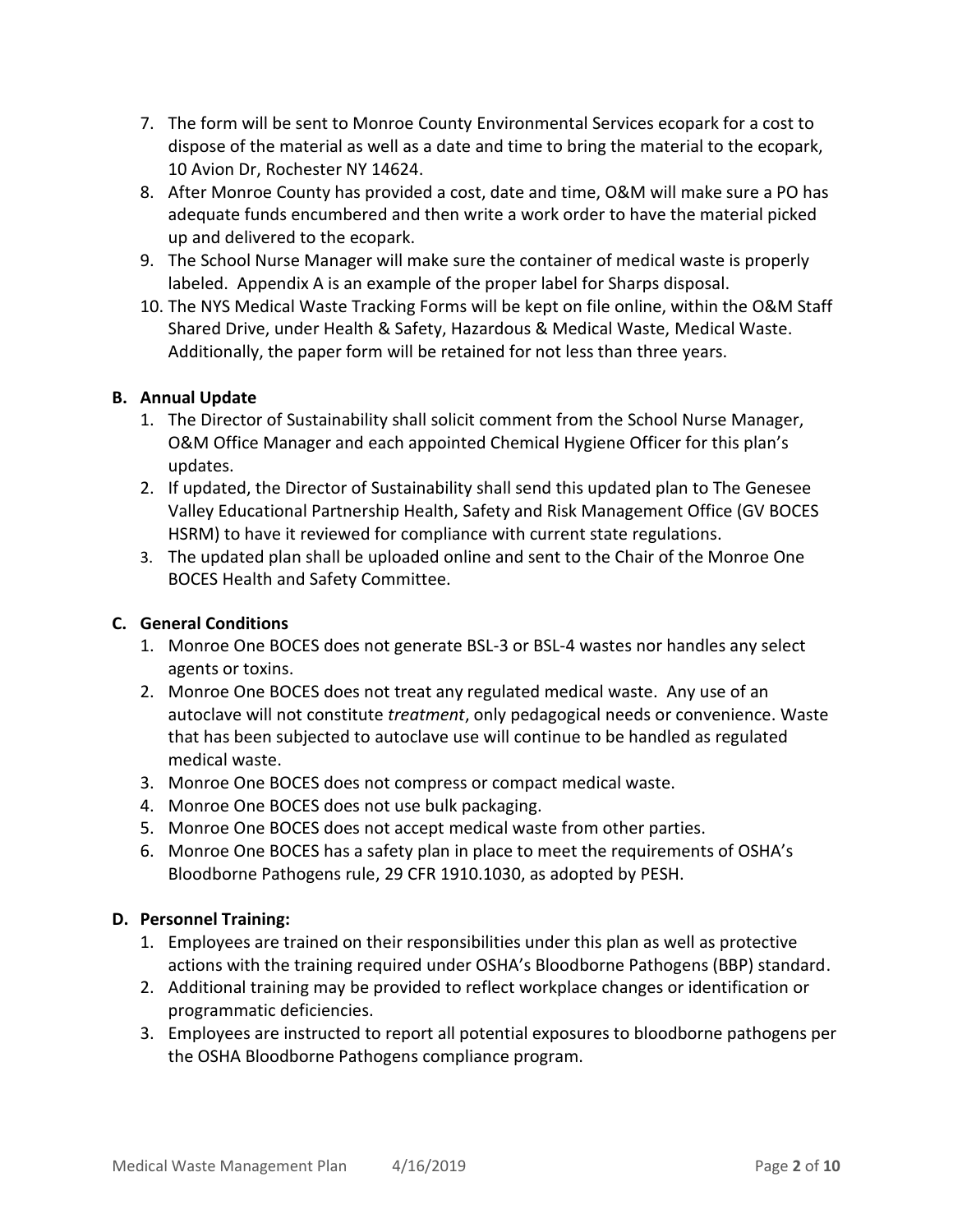### **E. Storage of Medical Waste:**

- 1. Medical Waste must always be labeled. Appendix A is an example of a proper label for Sharps for disposal. Labels must contain the:
	- a. Responsible Party: Monroe One BOCES, 41 O'Connor Rd, Fairport, NY 14450, 585-336-2291
	- b. Building from which waste was generated
	- c. Date the waste will be transported
	- d. Biohazard symbol with the word BIOHAZARD.
- 2. Medical Waste is stored where it is generated, most commonly sharps containers. When identified for disposal, sharps containers are not removed from the generation area until approval has been given to take the material to the Monroe County ecopark.
- 3. However, should there be an emergency creation of medical waste, perhaps due to an injury, then the medical waste will be properly packaged, double bagged, and placed in the Receiving cage within the O&M receiving area of 41 O'Connor Rd until approval is given to take the material to the Monroe County ecopark. This material will be labeled and segregated from other materials.
- 4. Storage areas are chosen to have adequate ventilation and temperature control to prevent rapid decomposition and odor generation and to protect the waste from the elements and vermin. The storage area chosen will exclude unauthorized access.
- 5. Medical Waste will not be stored for a period exceeding 60 days, except that an actively used sharps container may remain active for up to a year, or until its fill line is reached whichever is sooner.
- 6. Radiological waste is NOT generated within Monroe One BOCES.
- 7. Fluids will not retrieved as fluids, they will be absorbed by paper, cloth or other absorbent materials; then collected and double bagged, oriented in an upright position and secured to prevent leakage.
- 8. Medical waste will not be transferred from one container to another in order to avoid risk to the health and safety of the persons handling the waste.

### **F. Contingency Plans and Spill Response:**

- 1. If there is a significant spill of medical waste or body fluids, it will be addressed immediately:
	- a. The spill area will be cordoned off.
	- b. Blood-borne pathogens clean up trained employees will contain and collect the spill, and then disinfect the impacted area.
	- c. Special care will be taken to avoid contact with sharps by using brooms/shovels and dustpans or forceps to avoid contact.
	- d. The spilled waste and the material generated during the clean-up will be managed as regulated medical waste.
- 2. The final phase of the clean-up will include disinfection of the impacted areas using an acceptable disinfecting solution.
- 3. Significant spills will be promptly reported to the School Nurse Manager and the O&M Office Manager, who in turn will notify the O&M Foreman and the Custodial Supervisor.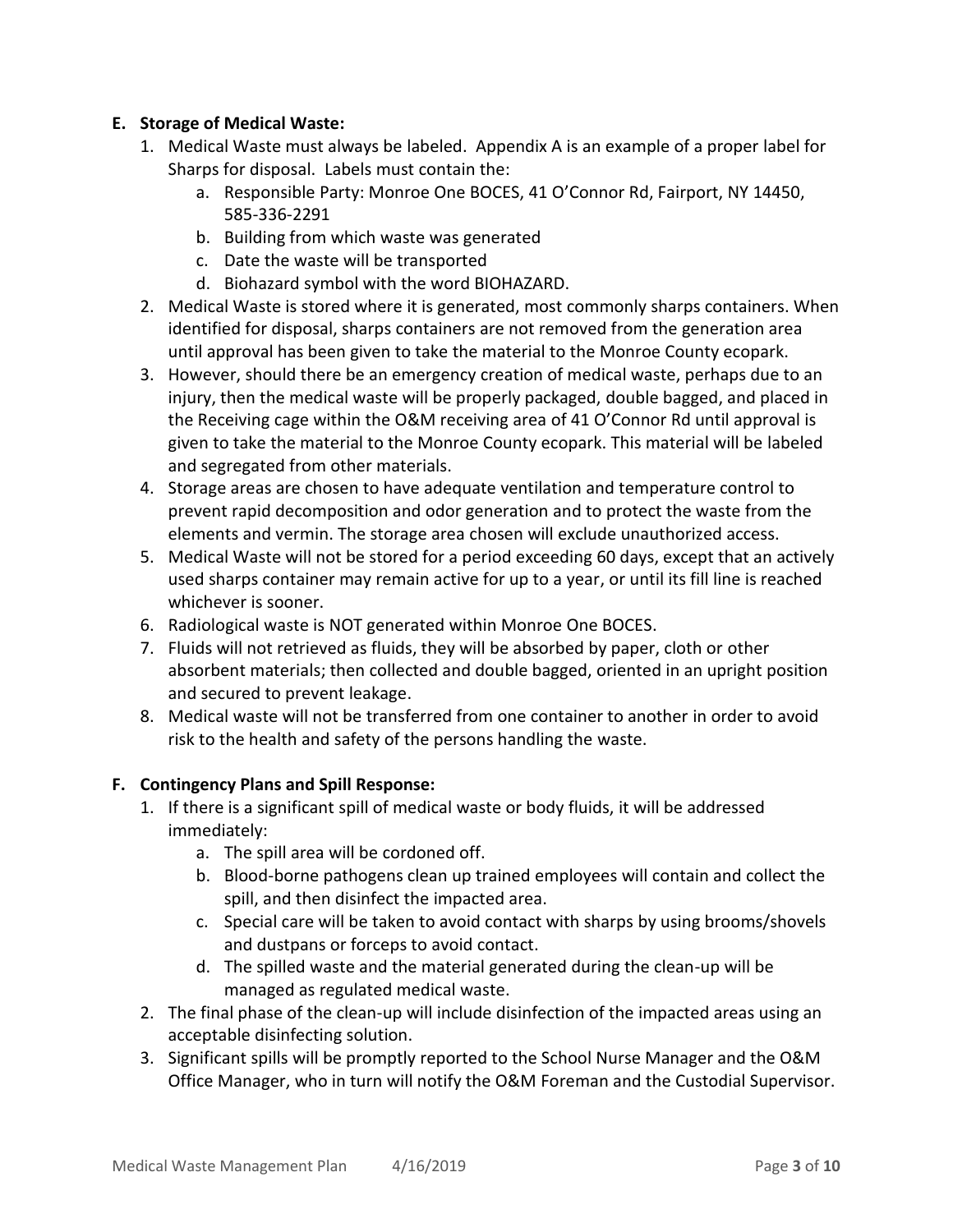4. Records will be kept of all significant spill events, including dates and time, location, cause, corrective action and employees involved in the clean-up. These records will be maintained by the O&M Office Manager along with the Medical Waste Records.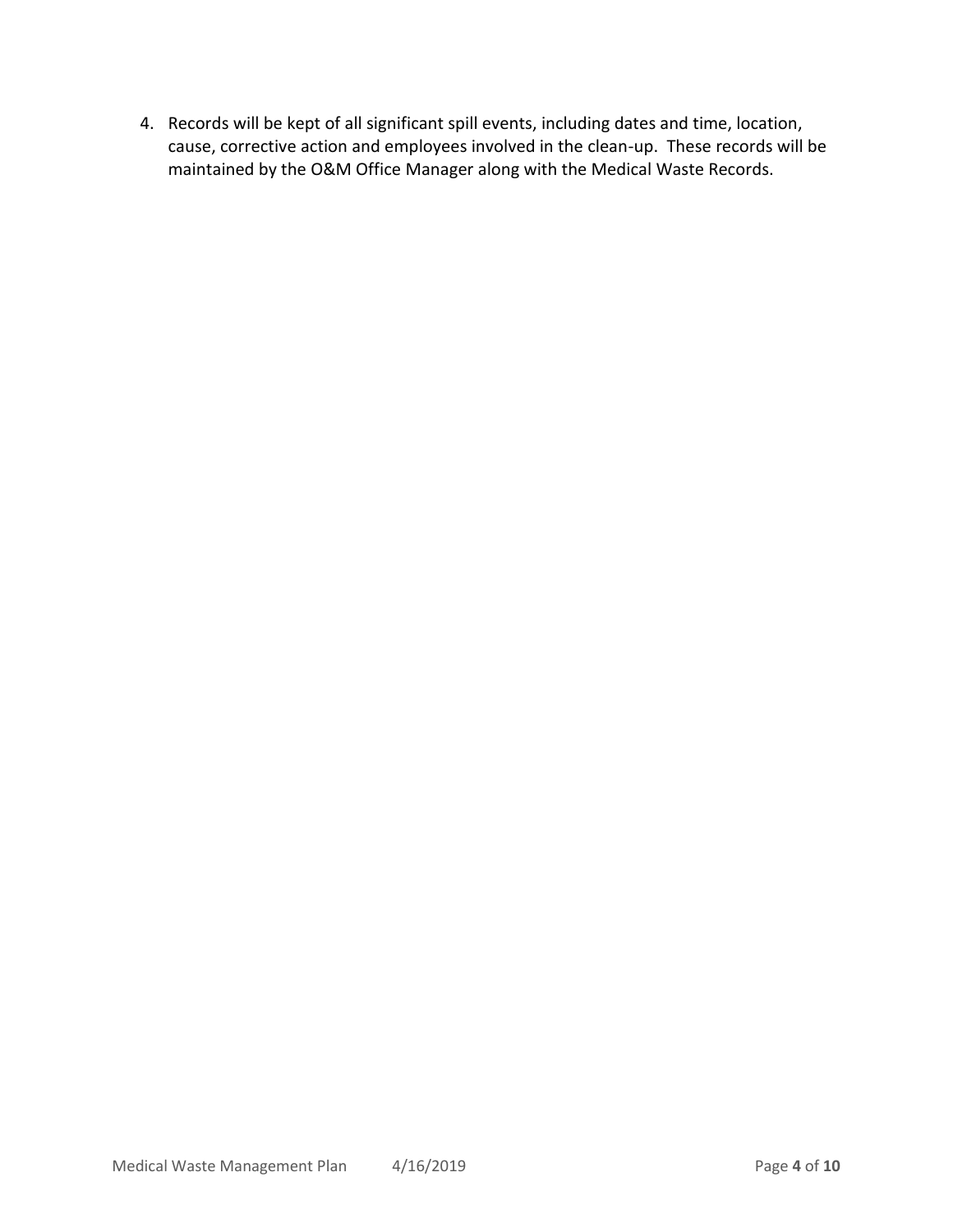**Appendix A: Sharps Container Label**

|                         | <b>SHARPS for DISPOSAL</b><br><b>Monroe One BOCES</b><br>41 O'Connor Rd, Fairport NY 14450-1327<br>585-336-2291 |                  |
|-------------------------|-----------------------------------------------------------------------------------------------------------------|------------------|
| From<br><b>Building</b> |                                                                                                                 |                  |
| Date<br>Shipped         |                                                                                                                 | <b>BIOHAZARD</b> |

|                         | <b>SHARPS for DISPOSAL</b>                                                        |                  |
|-------------------------|-----------------------------------------------------------------------------------|------------------|
|                         | <b>Monroe One BOCES</b><br>41 O'Connor Rd, Fairport NY 14450-1327<br>585-336-2291 |                  |
| From<br><b>Building</b> |                                                                                   |                  |
| Date<br>Shipped         |                                                                                   | <b>BIOHAZARD</b> |

|                                        | <b>SHARPS for DISPOSAL</b> |                  |
|----------------------------------------|----------------------------|------------------|
|                                        | Monroe One BOCES           |                  |
| 41 O'Connor Rd, Fairport NY 14450-1327 |                            |                  |
|                                        | 585-336-2291               |                  |
| From                                   |                            |                  |
| <b>Building</b>                        |                            |                  |
|                                        |                            |                  |
|                                        |                            |                  |
| Date                                   |                            |                  |
| Shipped                                |                            | <b>BIOHAZARD</b> |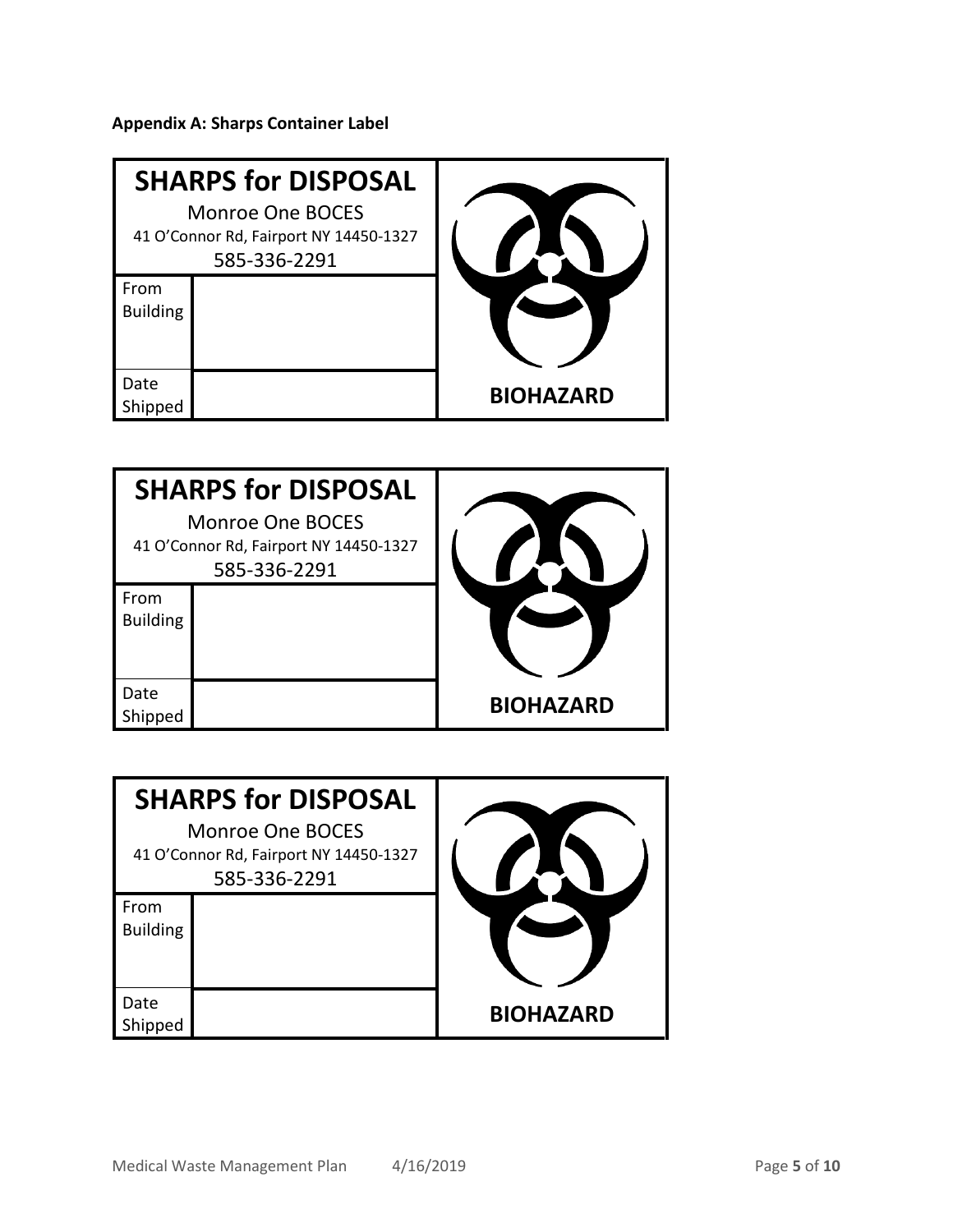#### **Appendix B Definitions:**

Definitions from 6 NYCRR Part 360.2 are provided here for reference. Regulations from the Department of Environmental Conservation may be consulted online,

https://www.dec.ny.gov/regulations/regulations.html

(122) **Generator** means any person whose act or process produces a waste or whose act first causes waste to be subject to regulation under this Title.

(202) **Primary container** means the inner packaging or containment system that is in direct contact with, holding and securing regulated medical waste (e.g., a red bag or sharps container, etc.).

(228) **Regulated medical waste (RMW)** means waste generated in diagnosis, treatment or immunization of humans, or animals, in research pertaining thereto, or in production and testing of biologicals; provided, however, that regulated medical waste must not include hazardous waste and household medical waste, except as prescribed in subparagraph (ii) of this paragraph.

#### **(i) Regulated medical waste includes:**

(a) cultures and stocks of infectious agents, culture dishes and devices used to transfer, inoculate or mix cultures that have come into contact with or are known to be contaminated with biological agents infectious to humans, or agents of economic concern (e.g., foreign animal diseases);

(b) human pathological waste, including tissue, organs, body parts, excluding teeth and contiguous structures of bone and gum, body fluids removed during surgery, autopsy or other medical procedures, specimens of body fluids and their containers, and discarded materials saturated with body fluids other than urine. Human pathological waste must not include urine or fecal material submitted for purposes other than diagnosis of infectious diseases;

(c) human blood and blood products, including their components (e.g., serum and plasma), containers with free-flowing blood, discarded blood products as defined in 10 NYCRR Subpart 58-2, and materials saturated with flowing blood (except feminine hygiene products);

(d) sharps, whether used or unused, including residential sharps accepted by a facility regulated under article 28 of the Public Health Law pursuant to section 1389-dd(4) of the Public Health Law;

(e) animal waste, including animal carcasses, body parts, body fluids, blood or bedding originating from animals known to be contaminated with infectious agents (e.g., zoonotic or potentially zoonotic organisms) or from animals inoculated with infectious agents for purposes including, but not limited to, research, production of biologicals, or drug testing. Body fluids include urine and feces when infectious agents are known to be shed in the urine and feces; and

(f) any other waste materials containing infectious agents designated by the Commissioner of Health as regulated medical waste.

#### **(ii) Regulated medical waste does not include:**

(a) human cadavers managed in accordance with article 42 of the Public Health Law and the New York State Department of State rules for cemeteries and crematories; (b) discarded and essentially empty urine collection bags and tubing, urine specimen cups, urinary catheters, bedpans contaminated with feces, and urine bottles, unless the item was submitted as a clinical specimen for laboratory tests or the patient was found to have a disease transmitted through urine or feces;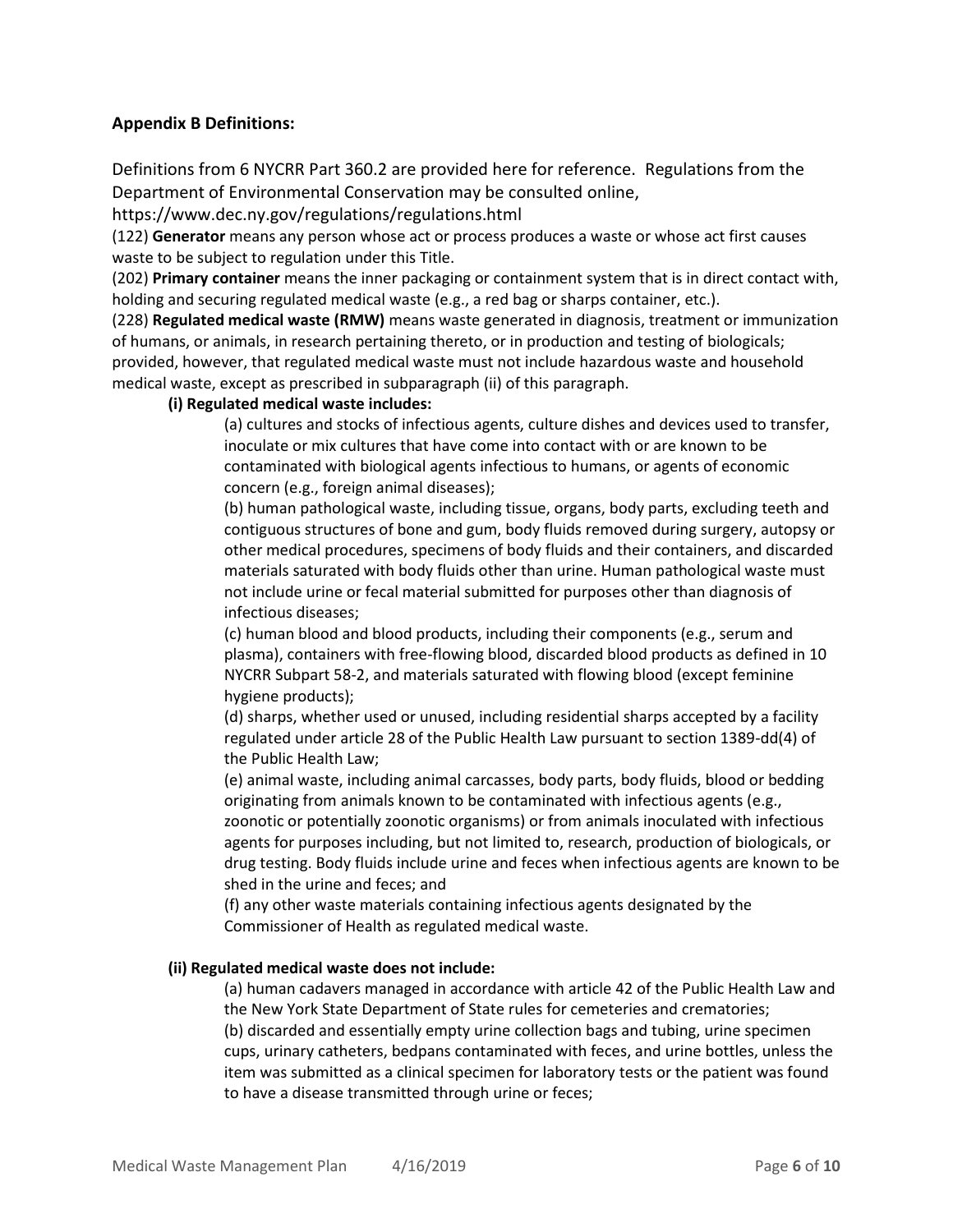(c) tissue blocks of organs or tissues which have been fixed in paraffin or similar embedding materials for cytological or histological examination;

(d) organs, tissue or recognizable body parts that have been removed during surgery or child birth, except a fetus, and retained by the patient for religious or other purposes provided that the organs, tissue or body parts are not provided to another person in any form, and are not a potential source of disease transmission, as determined by a health care professional;

(e) bandages, gauze, or cotton swabs or other similar absorbent materials unless they are saturated or would otherwise release blood or human body fluids, other than urine, if compressed;

(f) housekeeping waste from hotels, except medical waste generated from the provision of healthcare at a hotel;

(g) cleaned soiled bedding from commercial laundry facilities that is intended for reuse;

(h) veterinary medical waste, if generated by the owner of a companion animal;

(i) medical waste, including sharps, generated through the self-administration of medicine in a household, excluding waste containing cultures;

(j) pharmaceutical waste generated in a household;

(k) contaminated foodstuffs;

(l) genetically modified or attenuated infectious agents and their products used in the diagnosis, treatment or immunization of human beings or animals or for research or production of biologicals, including attenuated vaccines, antigens and antitoxins provided genetic modification or attenuation has been conducted to render the infectious agent non-infectious;

(m) bandages, gauze, or cotton swabs or other similar absorbent materials that are saturated or would otherwise release blood or human body fluids if compressed and that are generated from cosmetology, ear piercing or tattooing;

(n) materials containing an infectious agent at a concentration naturally occurring in the environment, including samples for routine laboratory analyses of foodstuffs, environmental samples, quality control samples, etc.;

(o) medical equipment that is not mixed with RMW and is intended for reuse in a medical setting or equipment used for testing where the components within which the equipment is contained, essentially function as packaging; and

(p) used health care products not conforming to the requirements in 29 CFR 1910.1030 and being returned to the manufacturer or the manufacturer's designee if transported in accordance with 49 CFR 173.134(b)(12). This does not apply to used health care products being transported for treatment as RMW.

(242) **Secondary container** means the non-bulk outer packaging or containment system used to hold and secure a primary container. A secondary container is a disposable or reusable rigid pail, carton, drum or portable bin that is, under normal conditions of use, leak-resistant, strong enough to prevent tearing or bursting, puncture resistant, impervious to moisture, has leak-proof sides and bottom, has a tight-fitting cover or is otherwise closeable, and is in good repair.

(244) **Select agent or toxin** means a biological agent or toxin determined to have the potential to pose a severe threat to public health or safety, to animal or plant health, or to animal or plant products as outlined in 7 CFR part 331, 9 CFR part 121, and 42 CFR part 73, as incorporated by reference in section 360.3 of this Title.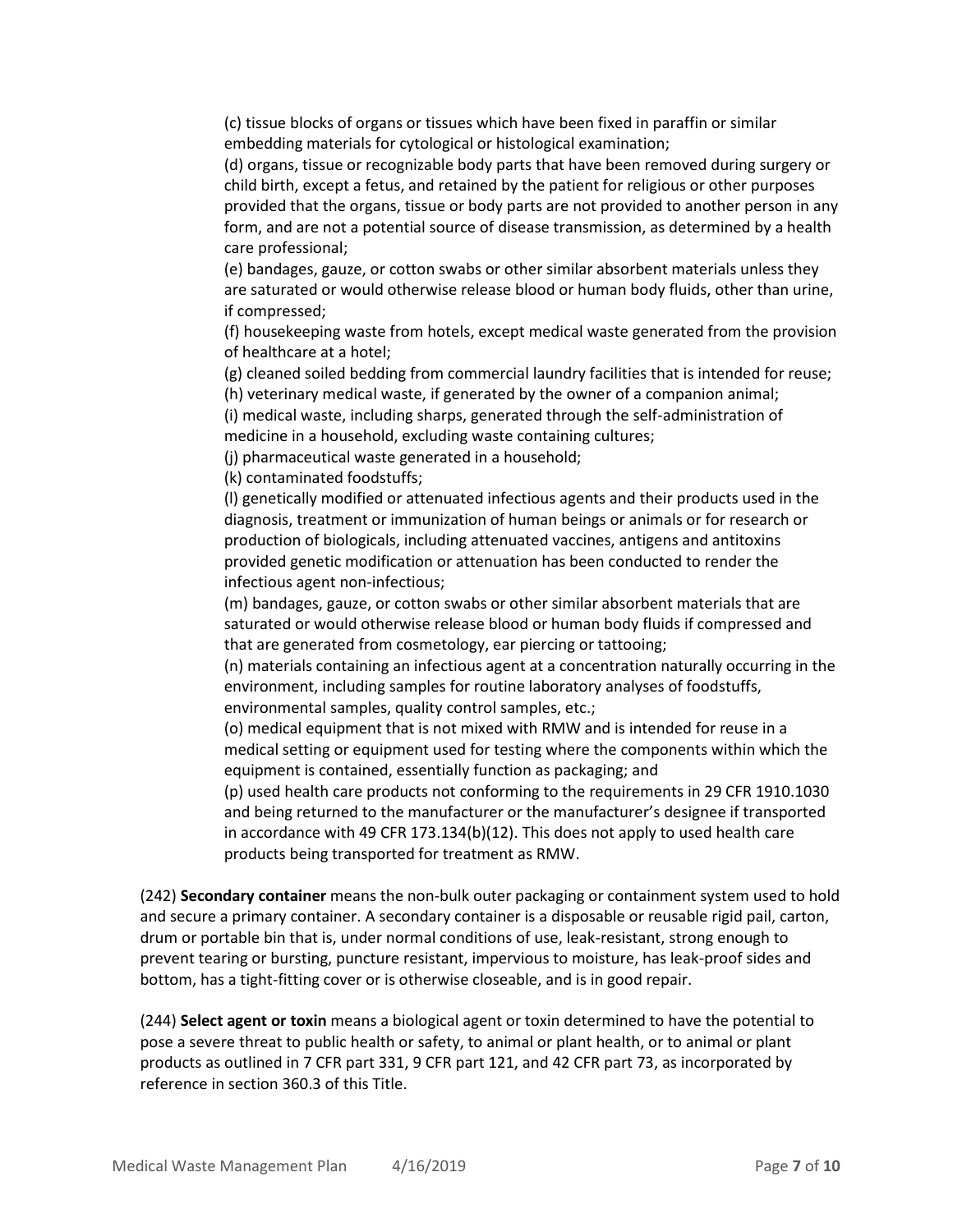(262) **Storage** means the temporary holding or containment of waste in a manner which does not constitute disposal. However, any waste retained on-site for a period in excess of 12 months constitutes disposal, unless otherwise specified in this Part or Parts 361 through 365 of this Title.

(263) **Storage area** for the purposes of Part 365 of this Title means a room, delineated area or designated space designed for storage of regulated medical waste or other infectious waste, within a building, or within or on any permanent structure attached or unattached to a building, including a loading dock, situated on property owned by or under management of the facility operator. Storage area does not include a trailer, bulk outer container, and other transportable container or vehicle not owned by the facility but situated on a facility property.

(279) **Transporter** means a person engaged in the off-site transportation of waste by means of air, rail, highway, or water conveyance.

(282) **Treatment** for the purposes of Part 365 of this Title means any method, technology or process designed to change the character or composition of any regulated medical waste or other infectious waste so that it no longer constitutes a threat to public health and the environment. Treatment does not include compaction or disinfection.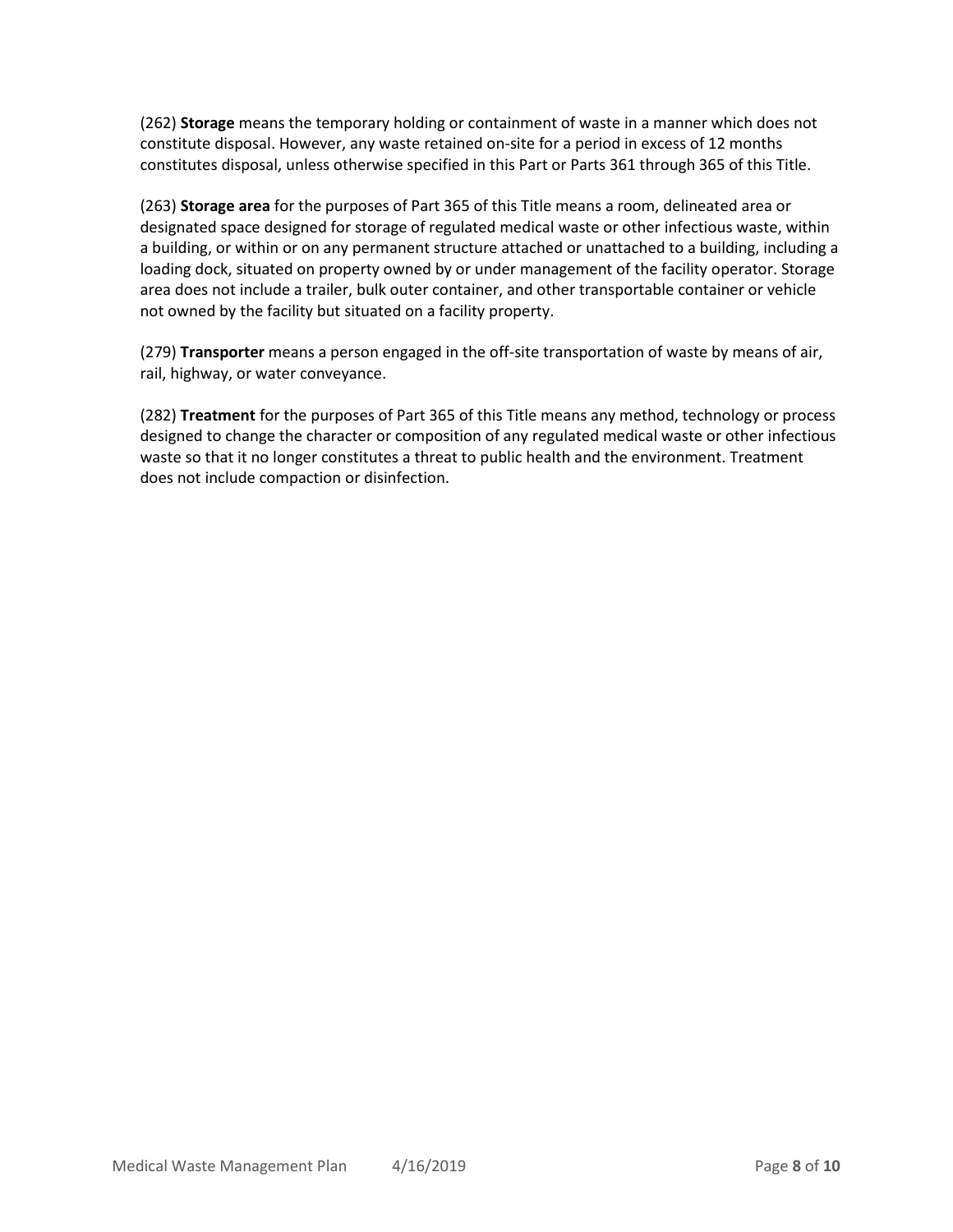# **Appendix C NYS Medical Waste Tracking Form follows**

https://www.dec.ny.gov/docs/materials\_minerals\_pdf/medwste.pdf